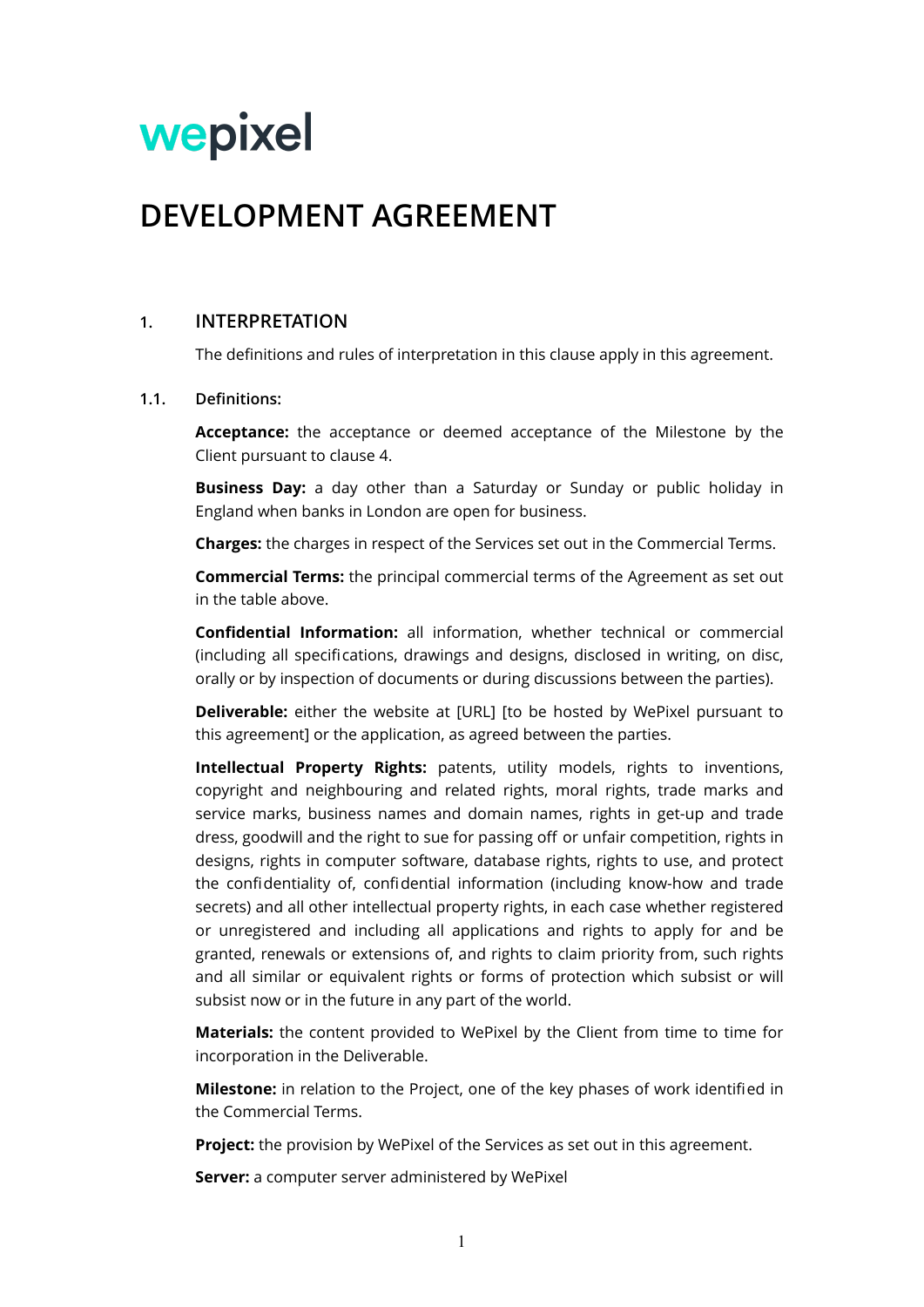**Services:** the design and development services to be provided pursuant to this agreement as set out in the Commercial Terms

**Software:** the software for the Deliverable commissioned by the Client as specified in in the Commercial Terms.

**Specification:** the specification for the Deliverable set out in the Commercial Terms.

**Third Party Products:** those third party software products set out in the Commercial Terms.

- **1.2.** Clause and Schedule headings do not affect the interpretation of this agreement.
- **1.3.** References to clauses and Schedules are (unless otherwise provided) references to the clauses and Schedules of this agreement.
- **1.4.** In the event and to the extent only of any conflict between the clauses and the Schedules, the clauses shall prevail.
- **1.5.** Unless the context otherwise requires, words in the singular shall include the plural and in the plural include the singular.
- **1.6.** A reference to a statute or statutory provision is a reference to it as it is in force as at the date of this agreement.
- **1.7.** A reference to a statute or statutory provision shall include all subordinate legislation made as at the date of this agreement under that statute or statutory provision.
- **1.8.** Any words following the terms **including**, **include**, **in particular**, **for example** or any similar expression shall be construed as illustrative and shall not limit the sense of the words, description, definition, phrase or term preceding those terms.
- **1.9.** References to **content** include any kind of text, information, image, or audio or video material which can be incorporated in a Deliverable.
- **1.10. Writing** or **written** includes fax and email.

# **2. SCOPE OF THE PROJECT**

WePixel shall:

- **(a)** assess the Client's needs and develop a solution to address these needs;
- **(b)** design the look and feel of the Deliverable;
- **(c)** design, develop and deliver the Deliverable in accordance with the Milestones; and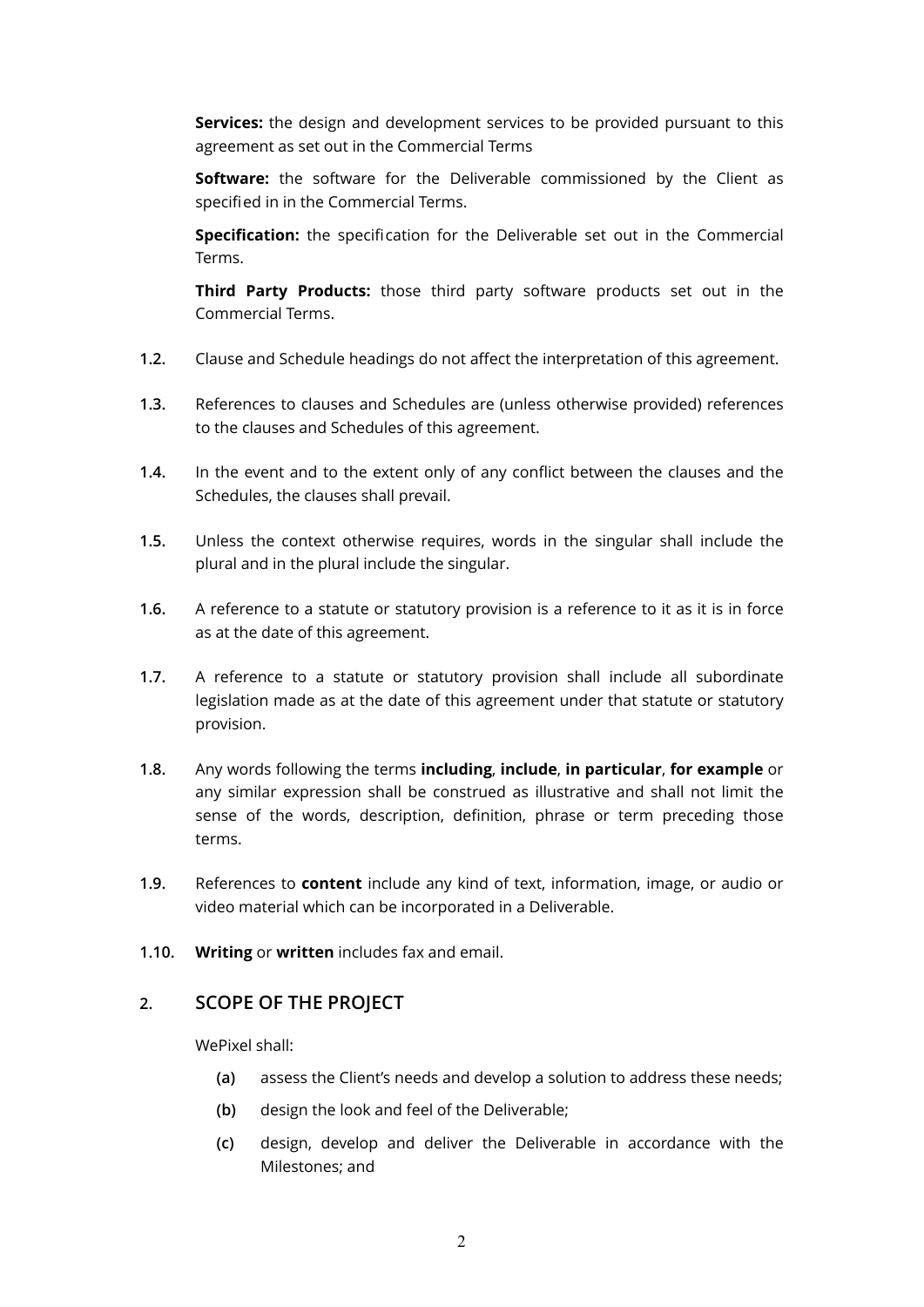**(d)** provide the Services.

# **3. CLIENT RESPONSIBILITIES**

- **3.1.** The Client acknowledges that WePixel's ability to provide the Services is dependent upon the full and timely co-operation of the Client (which the Client agrees to provide), as well as the accuracy and completeness of any information and data the Client provides to WePixel. Accordingly, the Client shall:
	- **(a)** provide WePixel with access to, and use of, all information, data and documentation reasonably required by WePixel for the performance by WePixel of its obligations under this agreement.
- **3.2.** The Client shall be responsible for the accuracy and completeness of the Materials on the Deliverable in accordance with clause [10](#page-5-0).

# <span id="page-2-0"></span>**4. DEVELOPMENT AND ACCEPTANCE OF SITE**

- **4.1.** Once WePixel has completed a Milestone, WePixel shall invite the Client to a presentation (either in person or remotely) to demonstrate the Milestone. The procedure set out in this clause [4](#page-2-0) shall be repeated in respect of each Milestone and any further development works agreed by the parties from time to time.
- **4.2.** The presentation shall provide the Client with the opportunity of reviewing the Milestone and providing comments, if any.
- **4.3.** Acceptance of the Milestone shall occur when the client verbally signs off the Milestone at the presentation (or at a later presentation should the client's comments necessitate further development work by WePixel).
- **4.4.** If any failure to sign-off results from a defect which is caused by an act or omission of the Client, or by one of the Client's sub-contractors or agents for whom WePixel has no responsibility (**Non-WePixel Defect**), the Milestone shall be deemed to have passed notwithstanding such Non-WePixel Defect. WePixel shall provide assistance reasonably requested by the Client in remedying any Non-WePixel Defect by supplying additional services or products. The Client shall pay WePixel in full for all such additional services and products at WePixel's then current fees and prices.
- **4.5.** Acceptance of the Milestone shall be deemed to have taken place upon the occurrence of any of the following events:
	- **(a)** the Client uses any part of the Deliverable for any revenue-earning purposes or to provide any services to third parties other than for test purposes; or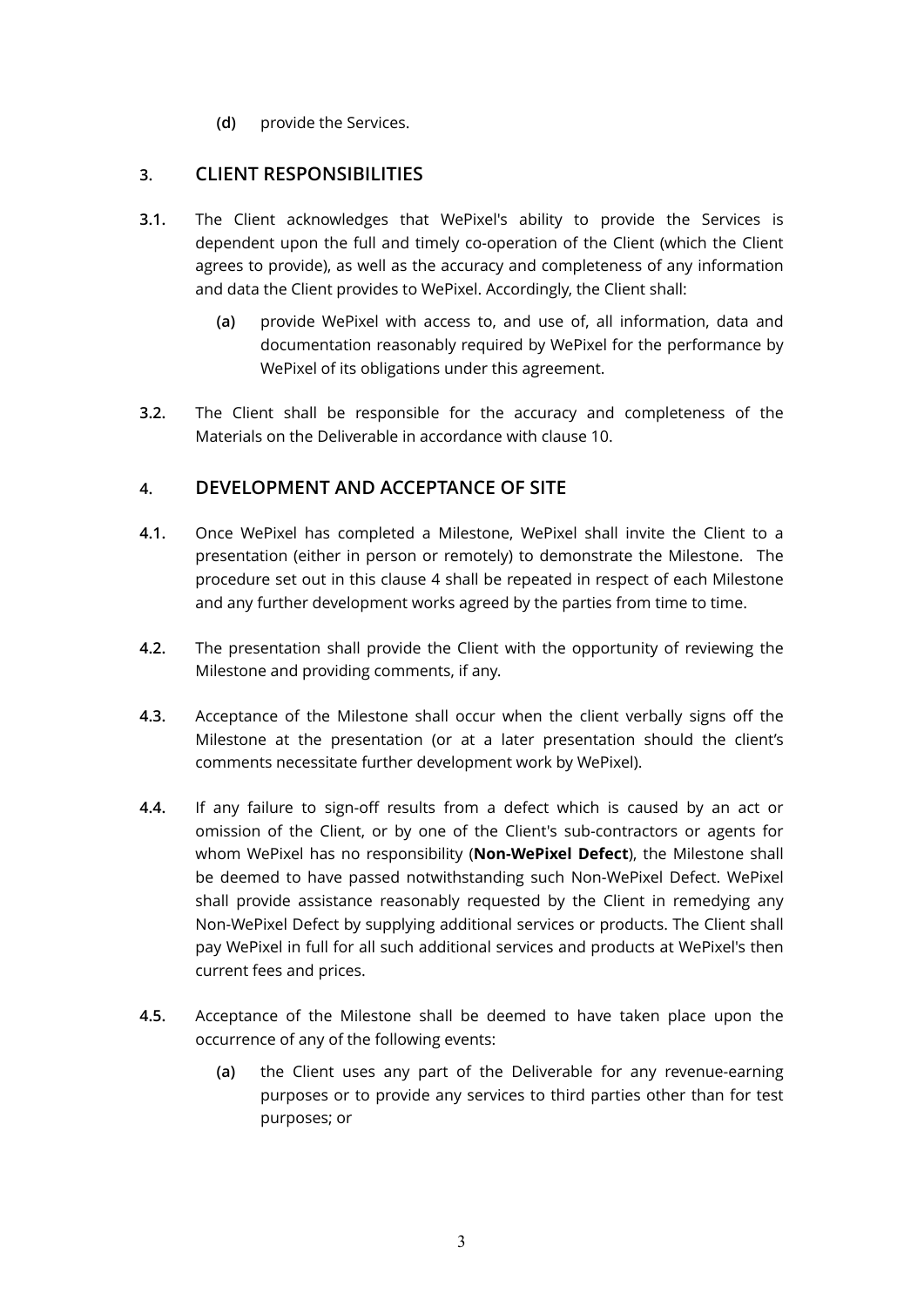**(b)** the Client unreasonably delays (for the avoidance of doubt unreasonable delay to sign off shall be deemed to be more than 5 Working Days after the presentation).

# **5. THIRD PARTY PRODUCTS**

- **5.1.** The Third Party Products shall be supplied in accordance with the relevant licensor's standard terms. The one-off licence fee for such Third Party Products is included in the Charges payable under clause [6.1](#page-3-0).
- **5.2.** The Client hereby indemnifies WePixel in respect of any loss (of any kind) which the Supplier may suffer as a result of the breach by the Client of a licence granted under or pursuant to Clause 5.1.

# **6. CHARGES AND PAYMENT**

- <span id="page-3-0"></span>**6.1.** WePixel shall issue a VAT invoice within a reasonable timeframe after sign off of the relevant Milestone and the Client shall pay to WePixel the Charges set out in such WePixel's invoice within 14 days of the date of WePixel's invoice.
- **6.2.** All Charges are exclusive of VAT.
- <span id="page-3-2"></span>**6.3.** Without prejudice to any of its other rights, if the Client fails to make any payment when due WePixel shall be entitled to:
	- **(a) S**uspend its obligations under this Agreement for so long as any payment due hereunder remains outstanding; and/or
	- **(b)** charge interest on the overdue amount at the rate of 4% above the base rate of Lloyds Bank plc.

# **7. WARRANTIES**

- **7.1.** Each of the parties warrants to the other that it has full power and authority to enter into and perform this agreement.
- **7.2.** WePixel shall perform the Services with reasonable care and skill.
- <span id="page-3-1"></span>**7.3.** WePixel warrants that the Deliverable will perform substantially in accordance with the Specification for a period of one month from Acceptance. If the Deliverable does not so perform, WePixel shall, for no additional charge, carry out any work necessary in order to ensure that the Deliverable substantially complies with the Deliverable Specification.
- **7.4.** The warranty set out in clause [7.3](#page-3-1) shall not apply to the extent that any failure of the Deliverable to perform substantially in accordance with the Specification is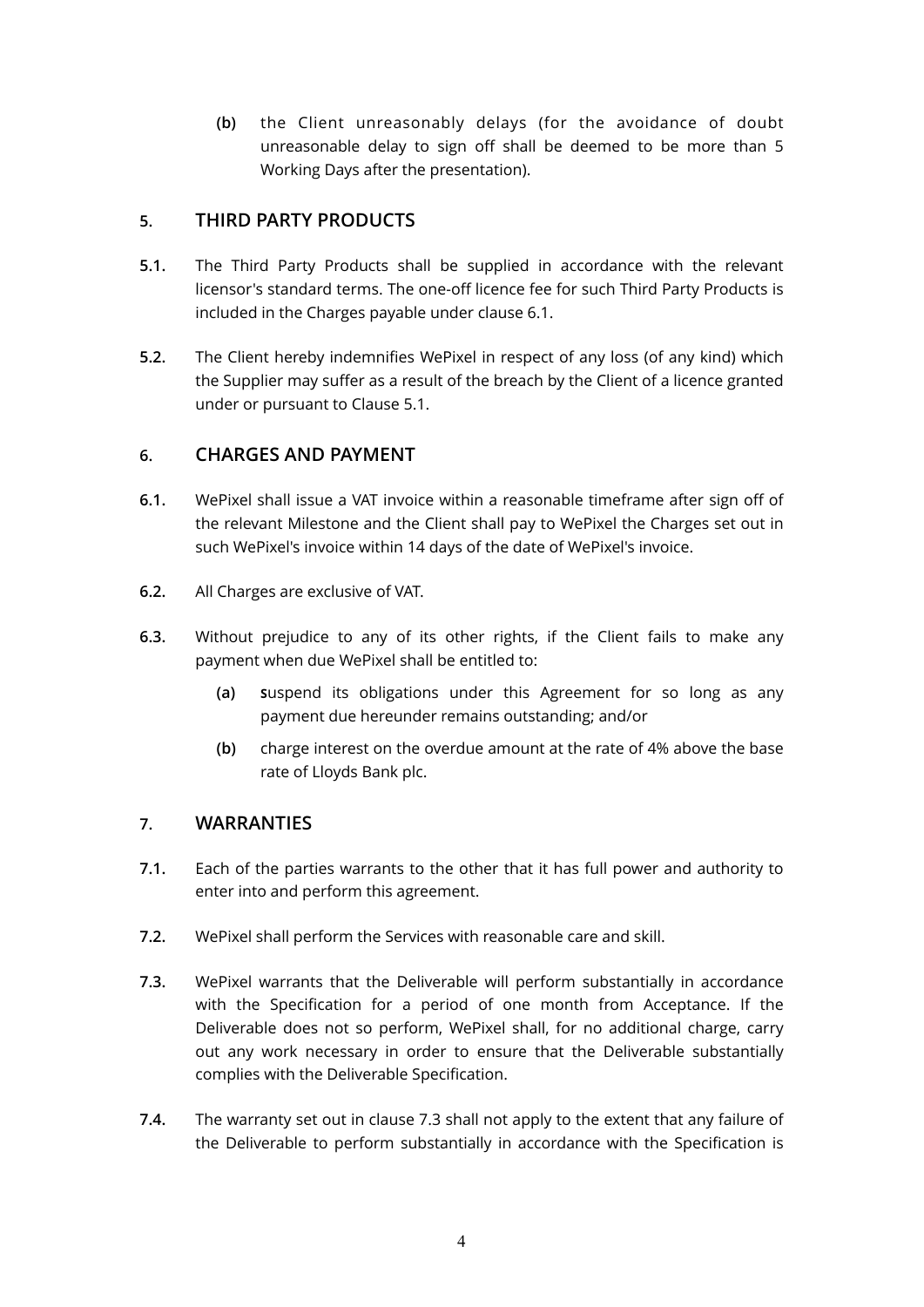caused by any Materials or any work undertaken on the Deliverable by any third party not authorised by WePixel.

- **7.5.** Whilst WePixel takes all reasonable endeavours to ensure that open source code is in fact open source, it does not provide any warranty and shall not be liable for the use of any open source code in the Deliverable.
- **7.6.** This agreement sets out the full extent of WePixel's obligations and liabilities in respect of the supply of the Services. All conditions, warranties or other terms concerning the Services which might otherwise be implied into this agreement or any collateral contract (whether by statute or otherwise) are hereby expressly excluded.

# **8. LIMITATION OF REMEDIES AND LIABILITY**

- <span id="page-4-0"></span>**8.1.** Nothing in this agreement shall operate to exclude or limit WePixel's liability for:
	- **(a)** death or personal injury caused by its negligence; or
	- **(b)** any breach of the terms implied by section 12 of the Sale of Goods Act 1979 or section 2 of the Supply of Goods and Services Act 1982; or
	- **(c)** fraud; or
	- **(d)** any other liability which cannot be excluded or limited under applicable law.
- **8.2.** WePixel shall not be liable to the Client for any damage to software, damage to or loss of data, loss of profit, anticipated profits, revenues, anticipated savings, goodwill or business opportunity, or for any indirect or consequential loss or damage.
- **8.3.** Subject to clause [8.1](#page-4-0), WePixel's aggregate liability in respect of all claims arising out of or in connection with this agreement or any collateral contract, whether in contract or tort (including negligence) or otherwise, shall in no circumstances exceed 125% of the total Charges payable by the Client to WePixel under this agreement.

# **9. INTELLECTUAL PROPERTY RIGHTS**

- **9.1.** All Intellectual Property Rights in the Deliverable (including in the content of the Deliverable and the Software), but excluding the Materials, arising in connection with this agreement shall be the property of WePixel, and WePixel hereby grants the Client a non-exclusive licence of such Intellectual Property Rights for the purpose of operating the Deliverable.
- <span id="page-4-1"></span>**9.2.** The Client shall indemnify WePixel against all damages, losses and expenses arising as a result of any action or claim that the Materials infringe the Intellectual Property Rights of a third party.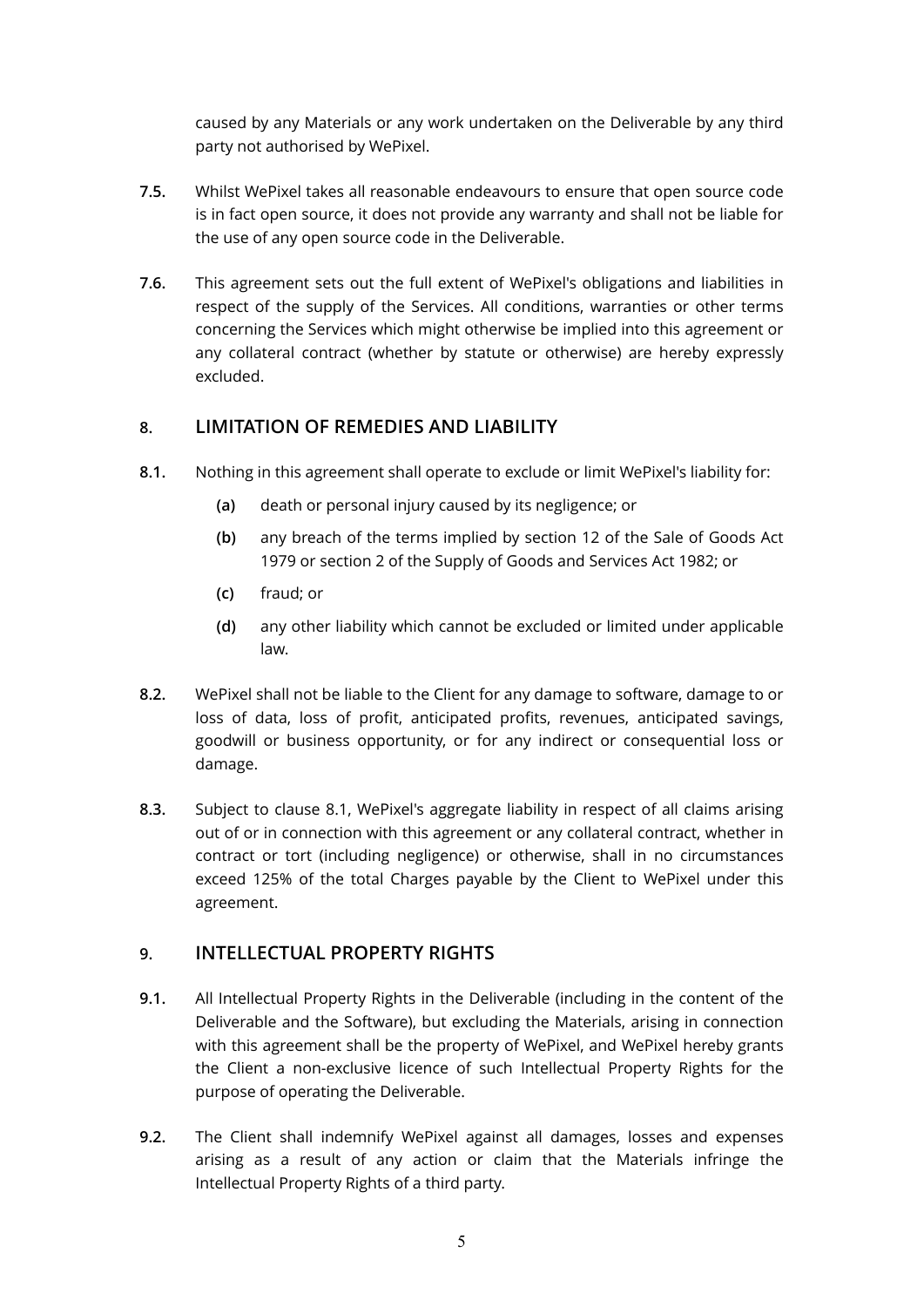- <span id="page-5-1"></span>**9.3.** Subject to clause 7.5, WePixel shall indemnify the Client against all damages, losses and expenses arising as a result of any action or claim that the Deliverable infringes any Intellectual Property Rights of a third party in the UK, other than infringements referred to in clause [9.2](#page-4-1).
- **9.4.** The indemnities in clause [9.2](#page-4-1), clause [9.3](#page-5-1) and clause [10.2](#page-5-2) are subject to the following conditions:
	- **(a)** the indemnified party promptly notifies the indemnifier in writing of the claim;
	- **(b)** the indemnified party makes no admissions or settlements without the indemnifier's prior written consent;
	- **(c)** the indemnified party gives the indemnifier all information and assistance that the indemnifier may reasonably require; and
	- **(d)** the indemnified party allows the indemnifier complete control over the litigation and settlement of any action or claim.
- **9.5.** The indemnities in clause [9.2](#page-4-1), clause [9.3](#page-5-1), clause [10.2](#page-5-2) and clause [10.3](#page-5-3) may not be invoked to the extent that the action or claim arises out of the indemnifier's compliance with any designs, specifications or instructions of the indemnified party.

### <span id="page-5-0"></span>**10. DELIVERABLE CONTENT**

- **10.1.** The Client shall ensure that the Materials do not infringe any applicable laws, regulations or third party rights (including material which is obscene, indecent, pornographic, seditious, offensive, defamatory, threatening, liable to incite racial hatred [or acts of terrorism], menacing, blasphemous or in breach of any third party Intellectual Property Rights) (**Inappropriate Content**).
- <span id="page-5-2"></span>**10.2.** The Client shall indemnify WePixel against all damages, losses and expenses arising as a result of any action or claim that the Materials constitute Inappropriate Content.
- <span id="page-5-3"></span>**10.3.** WePixel may include the statement "Designed by WePixel" on the home page of the Deliverable in a form to be agreed.

# <span id="page-5-4"></span>**11. TERM AND TERMINATION**

- **11.1.** This agreement shall commence on the Effective Date and shall (subject to earlier termination under this clause [11\)](#page-5-4) terminate automatically on Acceptance of the Deliverable and payment of all outstanding sums.
- <span id="page-5-5"></span>**11.2.** Without affecting any other right or remedy available to it, either party may terminate this agreement with immediate effect by giving written notice to the other party if: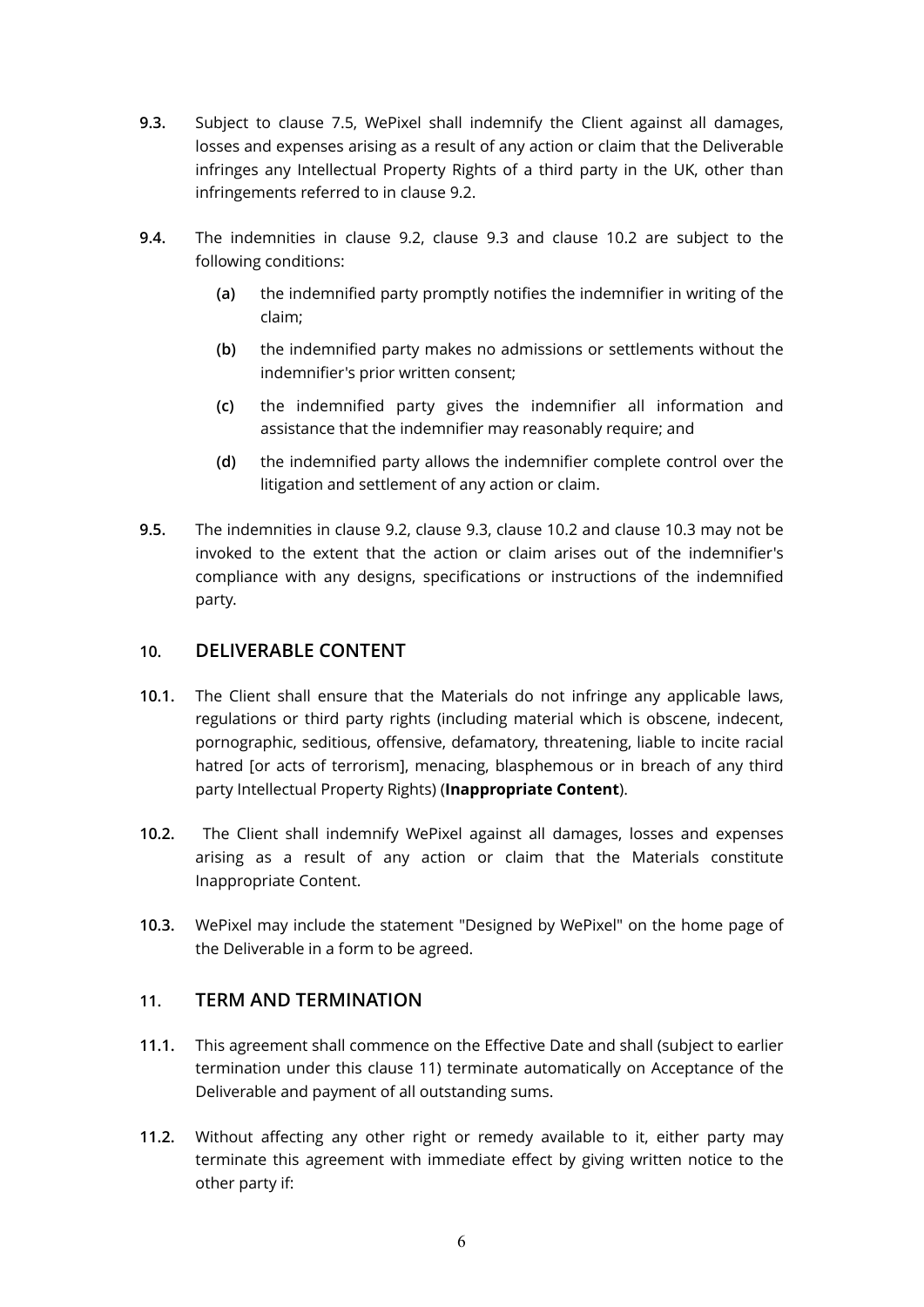- **(a)** the other party fails to pay any amount due under this agreement on the due date for payment and remains in default not less than 7 days after being notified in writing to make such payment;
- **(b)** the other party commits a material breach of any term of this agreement which breach is irremediable or (if such breach is remediable) fails to remedy that breach within a period of 14 days after being notified in writing to do so;
- <span id="page-6-0"></span>**(c)** the other party suspends, or threatens to suspend, payment of its debts or is unable to pay its debts as they fall due or admits inability to pay its debts or is deemed unable to pay its debts within the meaning of section 123 of the Insolvency Act 1986;
- **(d)** the other party commences negotiations with all or any class of any of its creditors with a view to rescheduling any of its debts, or makes a proposal for or enters into any compromise or arrangement with its creditors;
- **(e)** a petition is filed, a notice is given, a resolution is passed, or an order is made, for or in connection with the winding up of that other party;
- **(f)** an application is made to court, or an order is made, for the appointment of an administrator, or if a notice of intention to appoint an administrator is given or if an administrator is appointed, over the other party (being a company);
- **(g)** the holder of a qualifying floating charge over the assets of that other party has become entitled to appoint or has appointed an administrative receiver;
- <span id="page-6-1"></span>**(h)** a person becomes entitled to appoint a receiver over all or any of the assets of the other party or a receiver is appointed over all or any of the assets of the other party;
- **(i)** a creditor or encumbrancer of the other party attaches or takes possession of, or a distress, execution, sequestration or other such process is levied or enforced on or sued against, the whole or any part of the other party's assets and such attachment or process is not discharged within 14 days;
- **(j)** any event occurs, or proceeding is taken, with respect to the other party in any jurisdiction to which it is subject that has an effect equivalent or similar to any of the events mentioned in clause [11.2\(c\)](#page-6-0) to clause [11.2\(h\)](#page-6-1) (inclusive);
- **(k)** the other party suspends or ceases, or threatens to suspend or cease, carrying on all or a substantial part of its business;
- **(l)** any warranty given by the other party in clause [7](#page-3-2) of this agreement is found to be untrue or misleading.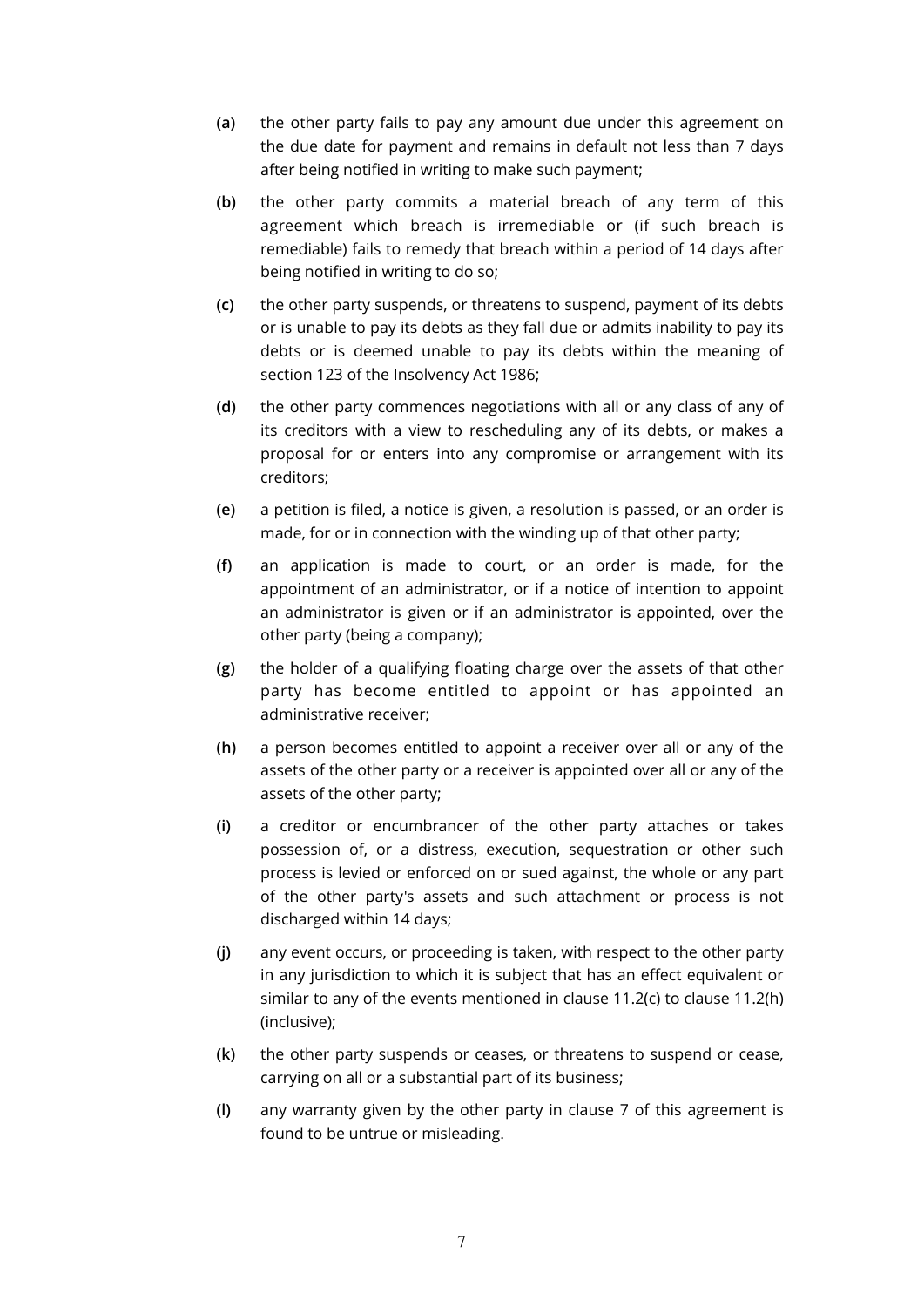- **11.3.** On termination of this agreement by WePixel under clause [11.2,](#page-5-5) all licences granted by WePixel under this agreement shall terminate immediately.
- **11.4.** On expiry or termination of this agreement otherwise than on termination by WePixel under clause [11.2](#page-5-5), WePixel shall promptly return all Materials to the Client, and shall provide to the Client an electronic copy of the Deliverable (including all content on the Deliverable). WePixel shall provide such assistance as is reasonably requested by the Client in transferring the hosting of the Deliverable to the Client or another service provider, subject to the payment of WePixel's expenses reasonably incurred.
- **11.5.** On expiry or termination of this agreement, all provisions of this agreement shall cease to have effect, except that any provision which can reasonably be inferred as continuing or is expressly stated to continue shall continue in full force and effect.

#### **12. CHANGE CONTROL**

Any request to change the scope of the Services shall be processed in accordance with the Change Control Procedure.

#### **13. FORCE MAJEURE**

Neither party shall be in breach of this agreement nor liable for delay in performing, or failure to perform, any of its obligations under this agreement if such delay or failure result from events, circumstances or causes beyond its reasonable control. In such circumstances the affected party shall be entitled to a reasonable extension of the time for performing such obligations. If the period of delay or non-performance continues for 3 months, the party not affected may terminate this agreement by giving 10 days' written notice to the affected party.

# <span id="page-7-0"></span>**14. CONFIDENTIALITY**

- **14.1.** Each party shall protect the Confidential Information of the other party against unauthorised disclosure by using the same degree of care as it takes to preserve and safeguard its own confidential information of a similar nature, being at least a reasonable degree of care.
- **14.2.** Confidential Information may be disclosed by the receiving party to its employees, affiliates and professional advisers, provided that the recipient is bound in writing to maintain the confidentiality of the Confidential Information received.
- **14.3.** The obligations set out in this clause [14](#page-7-0) shall not apply to Confidential Information which the receiving party can demonstrate: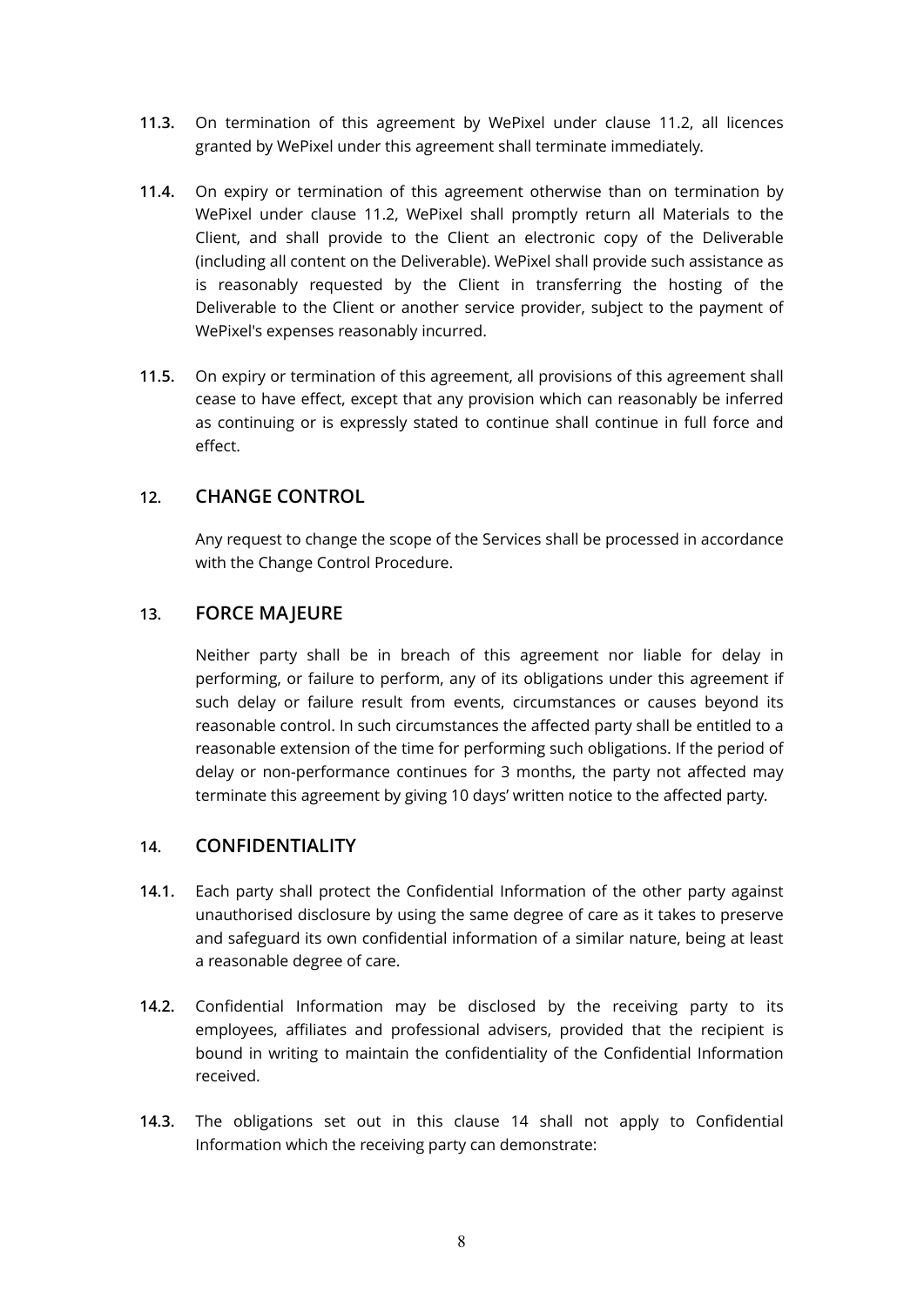- **(a)** is or has become publicly known other than through breach of this clause [14](#page-7-0); or
- **(b)** was in possession of the receiving party prior to disclosure by the other party; or
- **(c)** was received by the receiving party from an independent third party who has full right of disclosure; or
- **(d)** was independently developed by the receiving party; or
- **(e)** was required to be disclosed by a governmental authority, stock exchange or regulatory body, provided that the party subject to such requirement to disclose gives the other party prompt written notice of the requirement.
- **14.4.** The obligations of confidentiality in this clause [14](#page-7-0) shall not be affected by the expiry or termination of this agreement.

#### **15. NOTICES**

- **15.1.** Any notice or other communication given to a party under or in connection with this contract shall be in writing and shall be:
	- **(a)** delivered by hand or by pre-paid first-class post or other next working day delivery service at its registered office (if a company) or its principal place of business (in any other case); or
	- **(b)** in electronic mail.
- **15.2.** Any notice shall be deemed to have been received:
	- **(a)** if delivered by hand, on signature of a delivery receipt or at the time the notice is left at the proper address;
	- **(b)** if sent by pre-paid first-class post or other next working day delivery service, at 9.00 am on the second Business Day after posting or at the time recorded by the delivery service; or
	- **(c)** if sent by electronic mail, at the time recorded by the sender's electronic mail delivery receipt.
- **15.3.** This clause does not apply to the service of any proceedings or other documents in any legal action or, where applicable, any arbitration or other method of dispute resolution.

#### **16. PUBLICITY**

All media releases, public announcements and public disclosures by either party relating to this agreement or its subject matter, including promotional or marketing material, shall be co-ordinated with the other party and approved jointly by the parties prior to release.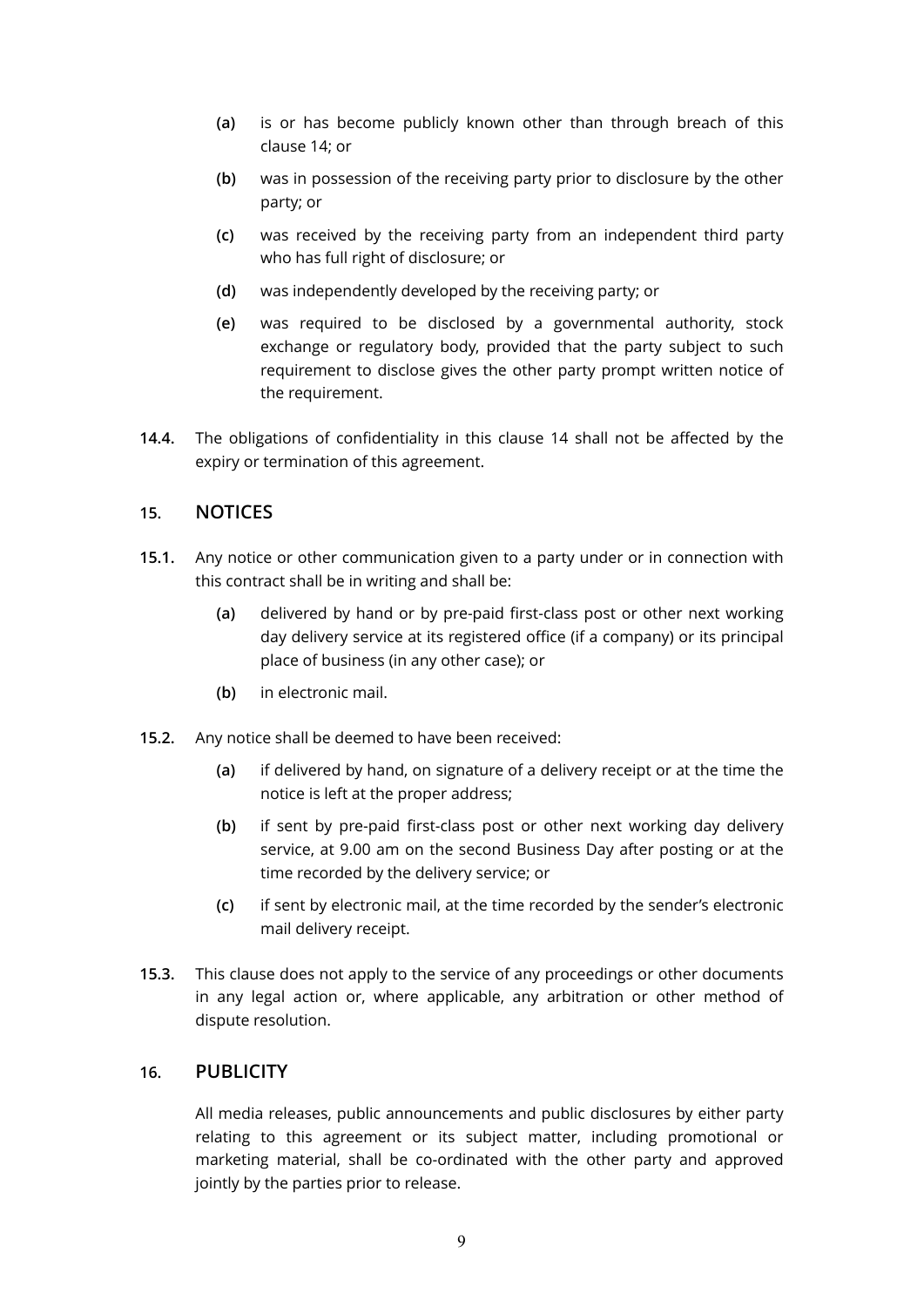# **17. ASSIGNMENT**

Neither party may assign or transfer any of its rights or obligations under this agreement without the prior written consent of the other party, such consent not to be unreasonably withheld or delayed. WePixel may sub-contract all or part of their obligations to any third party without seeking the consent of the Client.

# **18. ENTIRE AGREEMENT**

- **18.1.** This agreement constitutes the entire agreement between the parties and supersedes and extinguishes all previous agreements, promises, assurances, warranties, representations and understandings between them, whether written or oral, relating to its subject matter.
- **18.2.** Each party agrees that it shall have no remedies in respect of any statement, representation, assurance or warranty (whether made innocently or negligently) that is not set out in this agreement. Each party agrees that it shall have no claim for innocent or negligent misrepresentation or negligent misstatement based on any statement in this agreement.

#### **19. THIRD PARTY RIGHTS**

**19.1.** No one other than a party to this agreement, their successors and permitted assignees, shall have any right to enforce any of its terms.

#### **20. VARIATION**

No variation of this agreement shall be effective unless it is in writing and signed by the parties (or their authorised representatives).

#### **21. WAIVER**

No failure or delay by a party to exercise any right or remedy provided under this agreement or by law shall constitute a waiver of that or any other right or remedy, nor shall it prevent or restrict the further exercise of that or any other right or remedy. No single or partial exercise of such right or remedy shall prevent or restrict the further exercise of that or any other right or remedy.

#### **22. RIGHTS AND REMEDIES**

Except as expressly provided in this agreement, the rights and remedies provided under this agreement are in addition to, and not exclusive of, any rights or remedies provided by law.